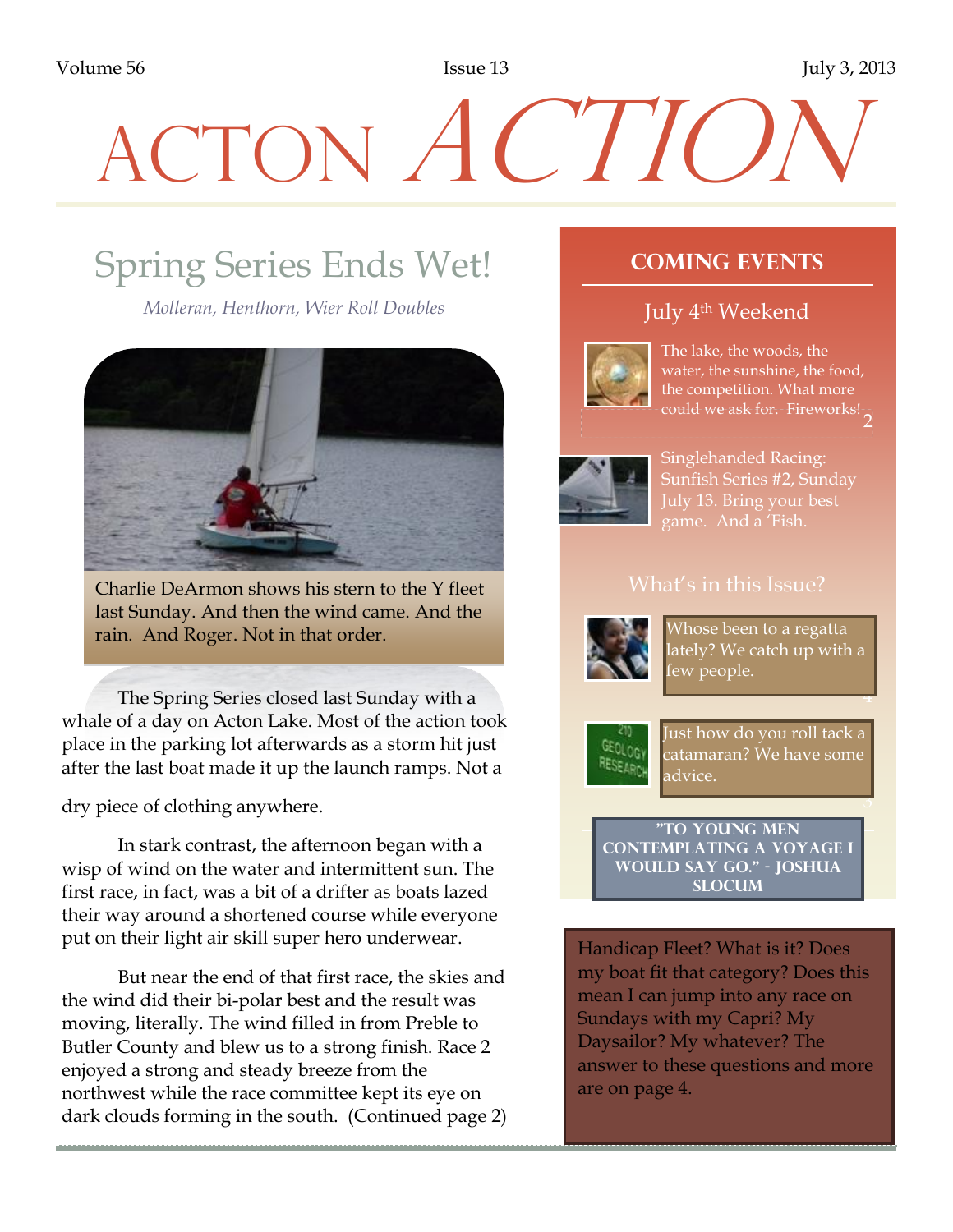*Race Results*

*Hobies*

A slow moving storm was approaching from that direction despite race wind being from the opposite end of the lake. By the time everyone had finished, races and race officials had decided that it was indeed thunder and not just Harley Davidsons in the park and the real race was on: the one to the docks and safety.

Race 2 had ended with Roger in charge of the Y's, Mike Wier commanding the Hobies, and Bill Molleran taking two bullets in the Sunfish.

Bill's late charge to the finish in Race 1 after the final

mark rounding saw him overtake yours truly, who had led most of the way. It was Bill's nifty leeward move at the mark that allowed him to sail under and then tack over to a swift finish. In Race 2 another Molleran Move (a perfectly timed port tack start) put him out in front where he did the wire to wire thing.

Sailing well was super junior Kevin DeArmon who showed once again that he has arrived as a Sunfish racer to be reckoned with at the tender age of fifteen.

Rose Schultz opted to help on committee with Jim Mossman. Thanks, Rose and

Jim.

*Mike Wier 1 1 2 Charlie Buchert 2 2 4 Y-Flyers Roger Henthorn 1 1 2 Charlie DeArmon 2 2 4 Handicap Bill Molleran 1 1 2 Mike Stratton 2 2 4 Kevin DeArmon 3 4 7 Laura Beebe 5 3 8 Pete Peters 4 5 9*

*Sydney Brooks 6 6 12*

Racing on 4th Starts Thursday! Food, Games Sunday; Junior Starts



*Hard to see but that is Kofi and Cosette righting a Sunfish after it, ahem, capsized recently. Jibe ho! Now get that mud off the sail, kids!*

I realized this past weekend that I will be at a lake five days this week. Thursday brings the first day of the 4th of July Series at Acton Lake.

Friday, we are back on the water for the official Hueston Woods fireworks show. Then it is on to Indian Lake for a two day regatta. Then it is back to Acton Lake on Sunday for racing and the Social Committee's 4th of July Potluck dinner in the Hueston Room. That is a great week.

Bring your boat and your family. Bring table settings and a dish to share on Sunday. Games on the lawn for juniors will take place before dinner. Blanket Volleyball anyone? Here we go!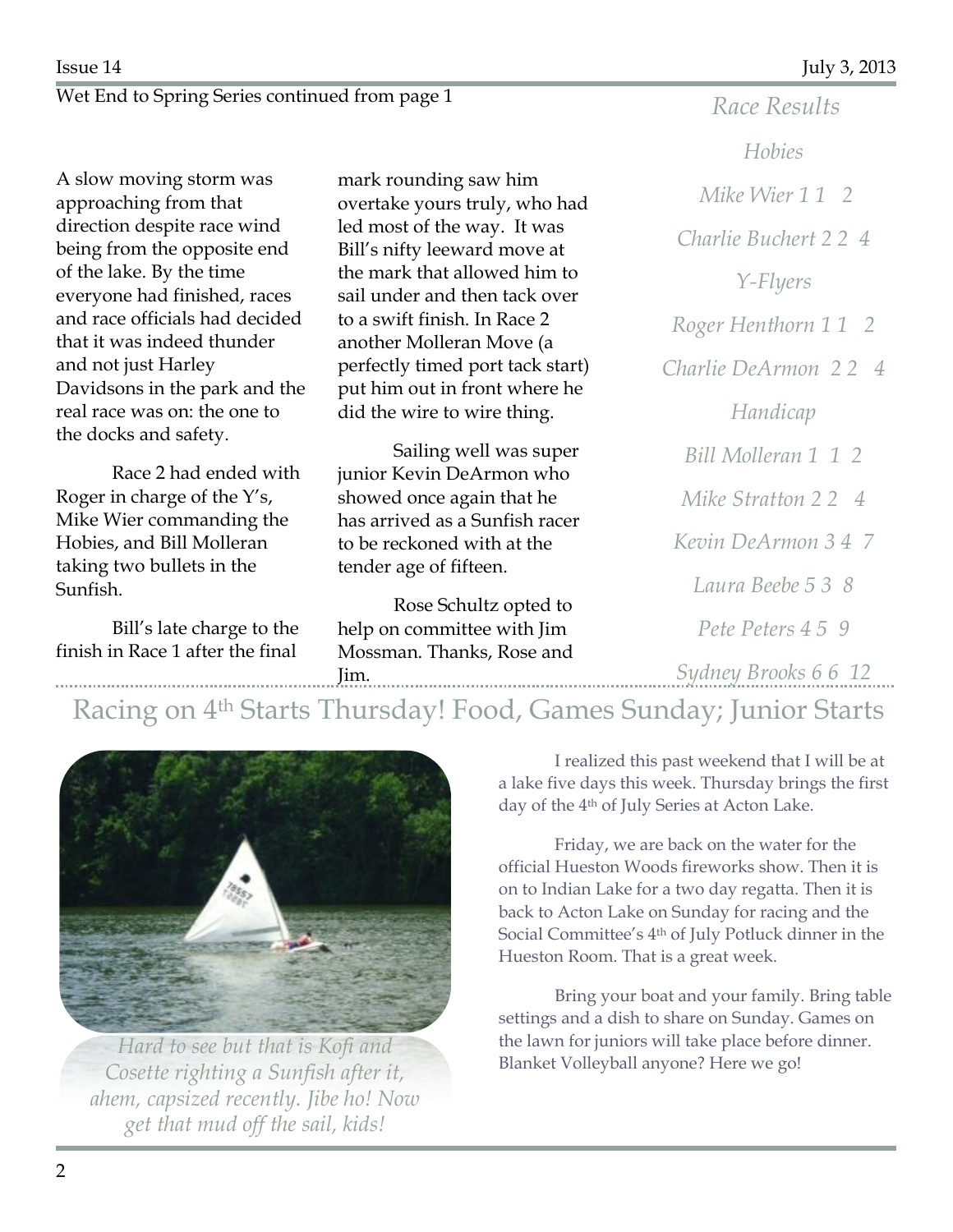Hobie veteran Charlie Buchert waits for wind Sunday. It came. Race 2, at about 8-12, steady and in full color.



## Tacking a Beachcat? No Problem *Roll* Tacking a Beachcat? Different

#### By David Hall

Catamaran sailboats are not difficult to tack, but if you attempt to tack by just throwing the tiller over, you probably won't do well. Dinghy sailors have refined a sailing technique called the "roll tack" which vastly improves speed coming out of the tack. A lot of catamaran sailors are not aware that you can roll tack your beachcat as well. Read more to find out how.

- 1. Have some speed so the boat will respond to the rudders.
- 2. Warn your crew to get ready, cause he/she has a role in the tack maneuver.
- 3. Announce the tack and move your weight and the crew's weight to the windward rear corner casting as you begin to slowly but firmly push the rudder to 45 degrees. (Notice there were three things going on simultaneously in step 3.)
- 4. Tighten the main sheet as the hulls head to weather. Continue to hold the tiller in 45 degree position.
- 5. Don't move your weight until the boat goes through the wind. As soon as the main "pops" to the other side, and it should make some noise, the crew scrambles to the opposite front corner casting and you release about

6-8 inches of mainsheet as you scramble in and under the sail.

- At this point you have tacked and need only to recover. As you move under the boom, hand yourself the tiller extension on the new side. The forces on the rudders are nearly zero, so be careful not to wiggle or move from 45 degrees yet.
- 6. As you hand yourself the tiller extension, grab the mainsheet with your other hand and move forward next to the crew on the front corner casting. As you move, bring in tension to the mainsheet.

Notice I ignored what the crew does with the jib. I'm convinced it doesn't make any difference what the crew does or when with the jib. The extremes are (a) no jib at all, in which case the crew cannot do any harm whatsoever; and (b) the crew forgets to do anything and the jib backwinds, which is the "standard" for tacking. My crew is instructed to release the jib at step 3 …..

(Continued on next page.)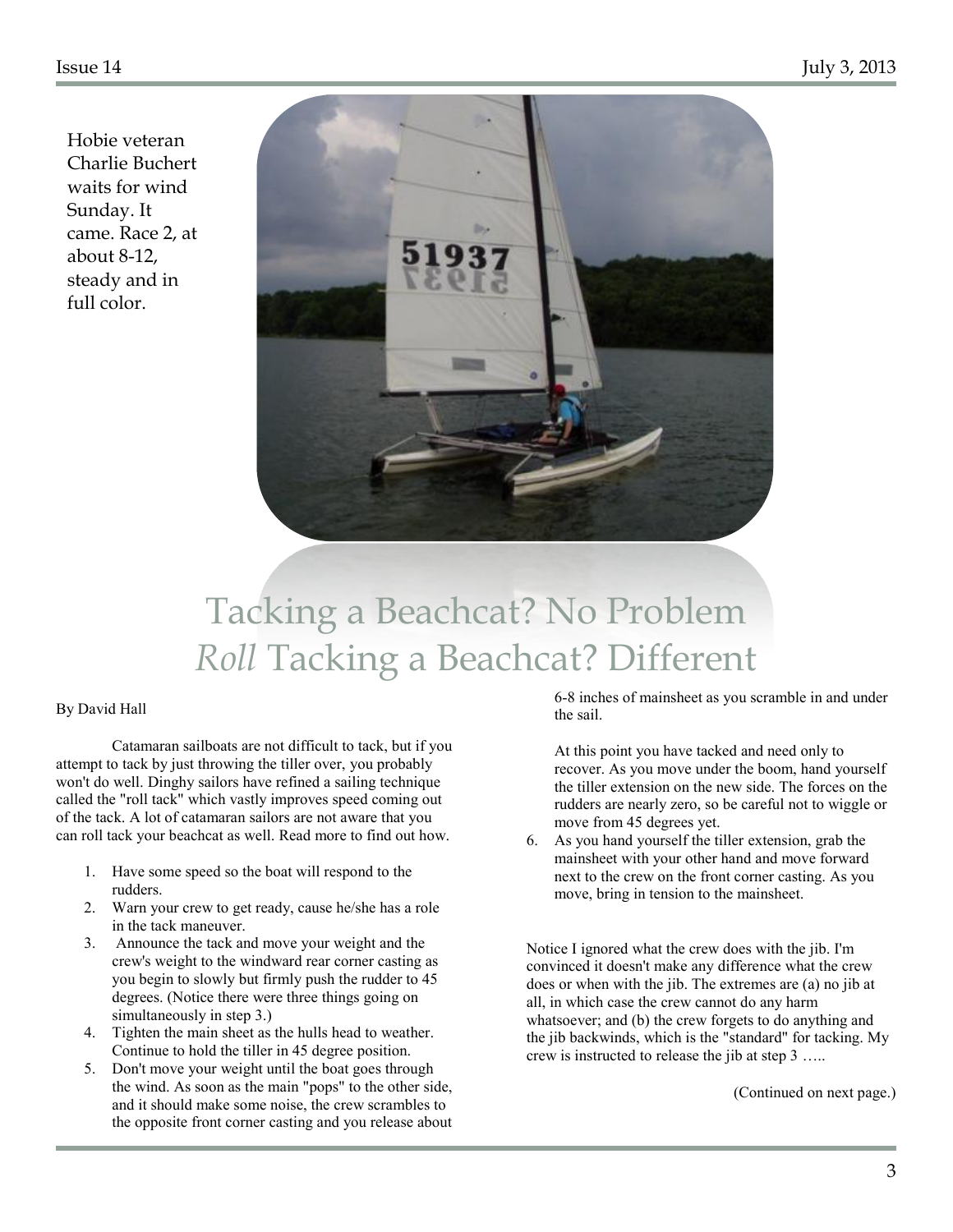#### **Roll tacking a catamaran continued**

and to take up the slack for the new side during step 4. Then she tensions the jib during step 5. We usually overtack by about 30 degrees and I have to do some serious correcting to get point the right direction. Maybe we should practice more??

The reason you move your weight to the rear corner casting is the form a pivot point for the boat to turn on. Moving two parallel hulls around a circle is very difficult (hence the differential on cars). The reason for moving the crew weight forward is to prevent flipping over backward. The reason for moving the skipper weight forward after the tack is to get the transoms out of the water so the boat will accelerate.

David Hall

## **Handicap Fleet Awaits You; What Kinda Boat Cha Got?**

HSA's Handicap fleet is looking for you. But wait, you say. I don't have a disability. Why would I want to join the handicap fleet? OK, not that kind of handicap. Here we are talking about the kind of handicap that golfers, horse racing, and sailing use – a kind of disadvantage imposed on superior performers to equalize chances of winning.

Our handicap fleet racing uses a system that rates different kinds of boats by class and awards or penalizes a boat based on its "Portsmouth rating". Finishes are based on the time it takes to get around the course rather than your actual place in the parade to the finish line.

*So, do you have a Capri? A Rhodes Bantam? A Daysailor? A Buccaneer? A cruiser? A Sunfish? The boat you sail doesn't matter. You can join in the racing with virtually any kind of sailboat.* 

Racing begins each Sunday at 1:30 with the catamaran start. The second start is for Y-Flyers and the third is the handicap start. As of the moment, the Sunfish are the predominant boat in the handicap fleet, but they welcome all comers.

Sunfish do have their own racing days in the Singlehanded Series but even those are open to anyone racing a singlehanded boat.

Got a handicapper? Bring 'er out. We have a start for you.

#### **Boats for Sail**



Y-Flyer 1590 complete package. It's a Helms boat (fiberglass, pale blue hull, white deck, dark wood floor and trim) with a 3 stay mast. \$1800.00 or a reasonable offer. Trailer and everything you need for your first race.



Hobie 16 for sale, \$500 with sails and trailer. Call Dave at 513-961-8840 or email at [mundayde@gmail.com](mailto:mundayde@gmail.com)